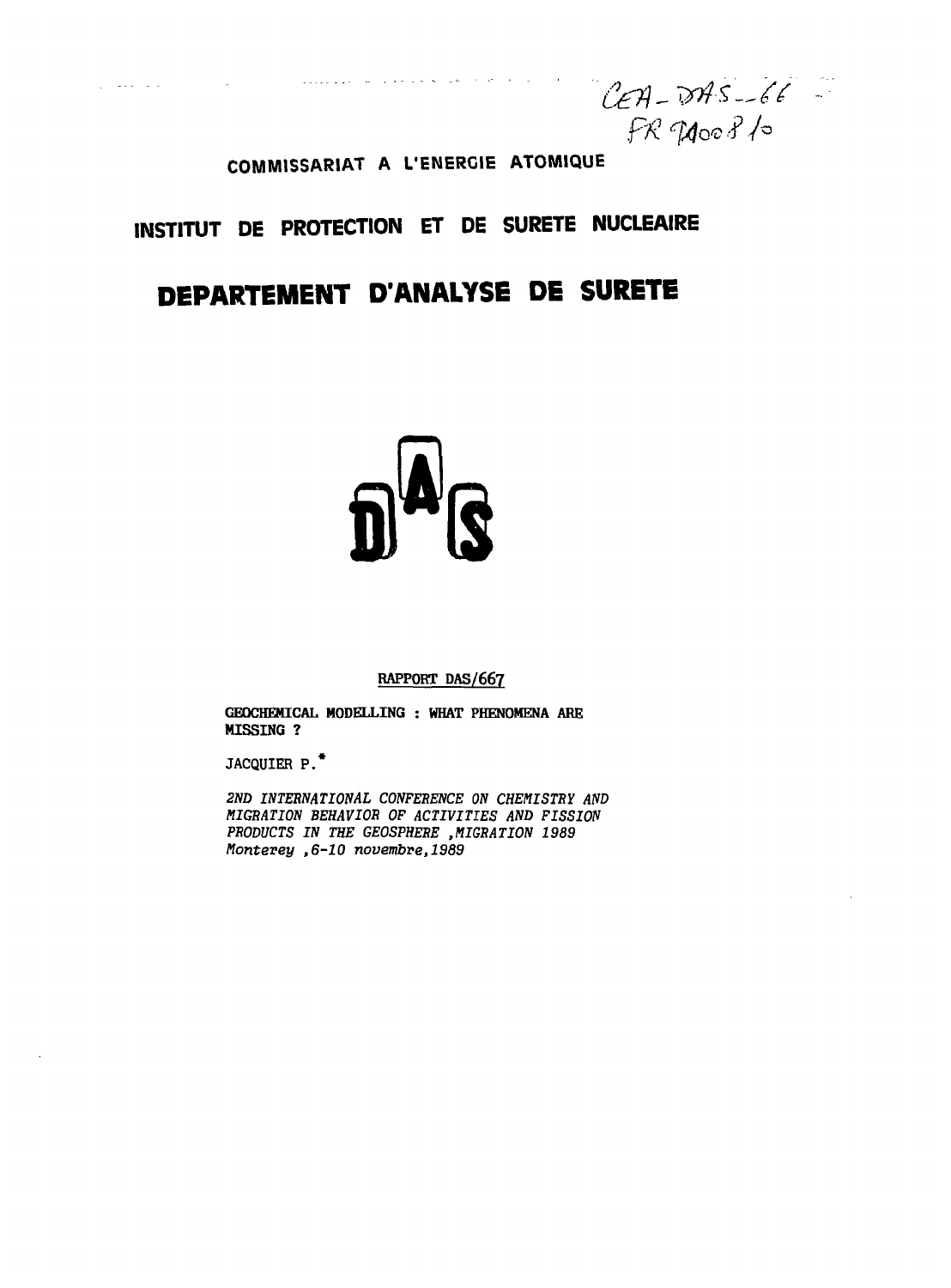#### **RAPPORT DAS/667**

**GEOCHEHICAL HODELLING : WHAT PHENOMENA ARE HISSING ?**

**JACQUIER P. \***

2ND INTERNATIONAL CONFERENCE ON CHEMISTRY AND MIGRATION BEHAVIOR OF ACTIVITIES AND FISSION PRODUCTS IN THE GEOSPHERE ,MIGRATION 1989 Monterey ,6-10 novembre,1989

\* DAS/SAED

décembre,1989

 $\bar{\mathbb{Z}}$ 

 $\frac{1}{2}$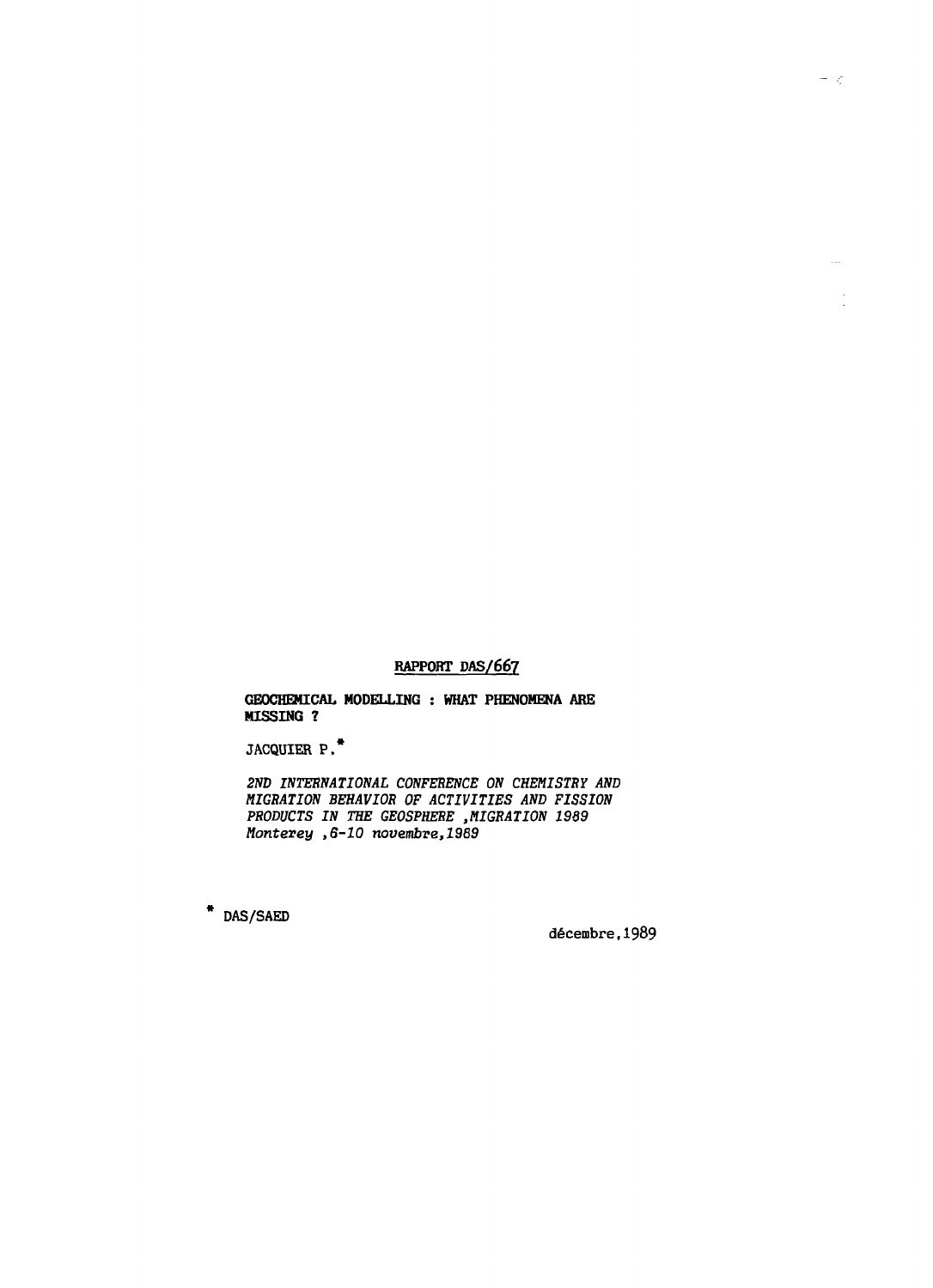## **GEOCHEMICAL MODELLING : WHAT PHENOMENA ARE MISSING** ? **P. JACQUIER\***

Adsorption / modelling / geochemistry / colloids / organics / radionuclides.

#### **ABSTRACT**

In the framework of safety assessment of radioactive waste disposal, retention phenomena are usually taken into account by the Kd concept. It is well recognized that this concept is not enough for safety assessment models, because of the several and strong assumptions which are involved in this kind of representation.

One way to have a better representation of the retention phenomena, is to substitute for this Kd concept an explicit description of geochemical phenomena and then couple transport codes with geochemical codes in a fully or a two-step procedure. We use currently such codes, but the scope of this paper is to display the limits today of the geochemical modelling in connection with sites analysis for deep disposal.

In this paper, we intend to give an overview of phenomena which are missing in the geochemical models, or which are not completely introduced in the models.

'.Ve can distinguish, on one hand phenomena for which modelling concepts exist such as adsorption/desorption and, on the other hand, phenomena for which modelling concepts do not exist for the moment such as colloids, and complexation by polyelectrolyte solutions (organics).

.Moreover we have to take care of very low concentrations of radionuclides, which can be expected from the leaching processes in the repository. Under those conditions, some reactions may not occur.

After a critical review of the involved phenomena, we intend to stress the main directions of the wishful evolution of the geochemical modelling. This evolution should improve substantially the quality of the above-mentionned site assessments.

Commissariat à l'Energie Atomique - Institut de Protection et de Sûreté Nucléaire B.P. nº 6 92265 Fontenay-aux-Roses Cedex France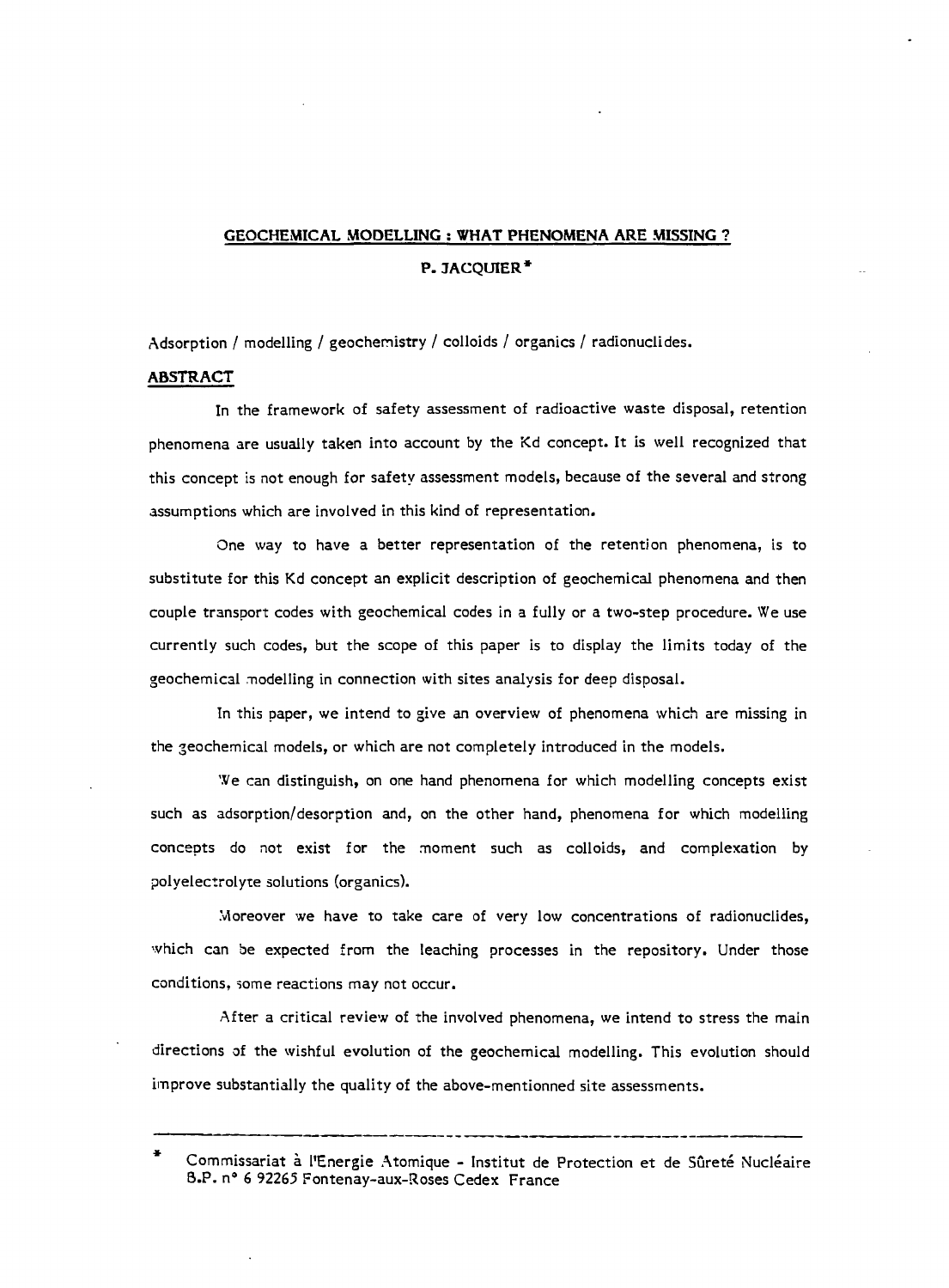#### **1. INTRODUCTION**

One of the problems faced today by the nuclear industry is the disposal of radioactive wastes which are being generated. Uncertainties still exist regarding the environmental and geochemical behavior.

One of the major challenges in understanding the environmental behavior of the long-lived radionuclides associated with radioactive wastes is the obtention of a more adequate knowledge of the mechanisms by which these radionuclides are mobilized and transported in groundwaters. Predictions of the rate of movement of radionuclides in groundwaters, based on laboratory-derived Kd values, can lead in some cases to conclusions either erroneous or affected by large uncertainties concerning the groundwater mobility of various radionuclides. This happens because laboratory-derived Kd values have been obtained using ideal soluble tracers which probably were not in the same physicochemical form(s) as the mobile radionuclide species known to be present in some groundwaters. In addition, the Kd experiments have not considered the long-term leaching of soil- or rockadsorbed radionuclides by ligands and complexing substances contained in groundwaters.

The aim of this paper is dual :

- first display the basic physicochemical phenomena which lead, for a given radionuclide, either to the retention in the geosphere or to the mobilization and transport in groundwater, propose a ranking of the main processes involved,

- secondly, for each sensitive phenomenon, appreciate the feasibility of its modelling.

## **2. STATE OF THE PRESENT MODELLING : THE DISTRIBUTION COEFFICIENT, KD, WHEN CAN WE USE tT ?**

The Kd coefficient represents the ratio of the concentration in the solid  $(\overline{C}_i)$ over the concentration in the fluid  $(C_i)$  for a given element i:

$$
Kd, i = \frac{\overline{C}_i}{C_i}
$$

 $\overline{C}_i$  (g/g of solid) ;  $C_i$  (g/ml of solution) ; Kd, i (ml/g).

**- 2 -**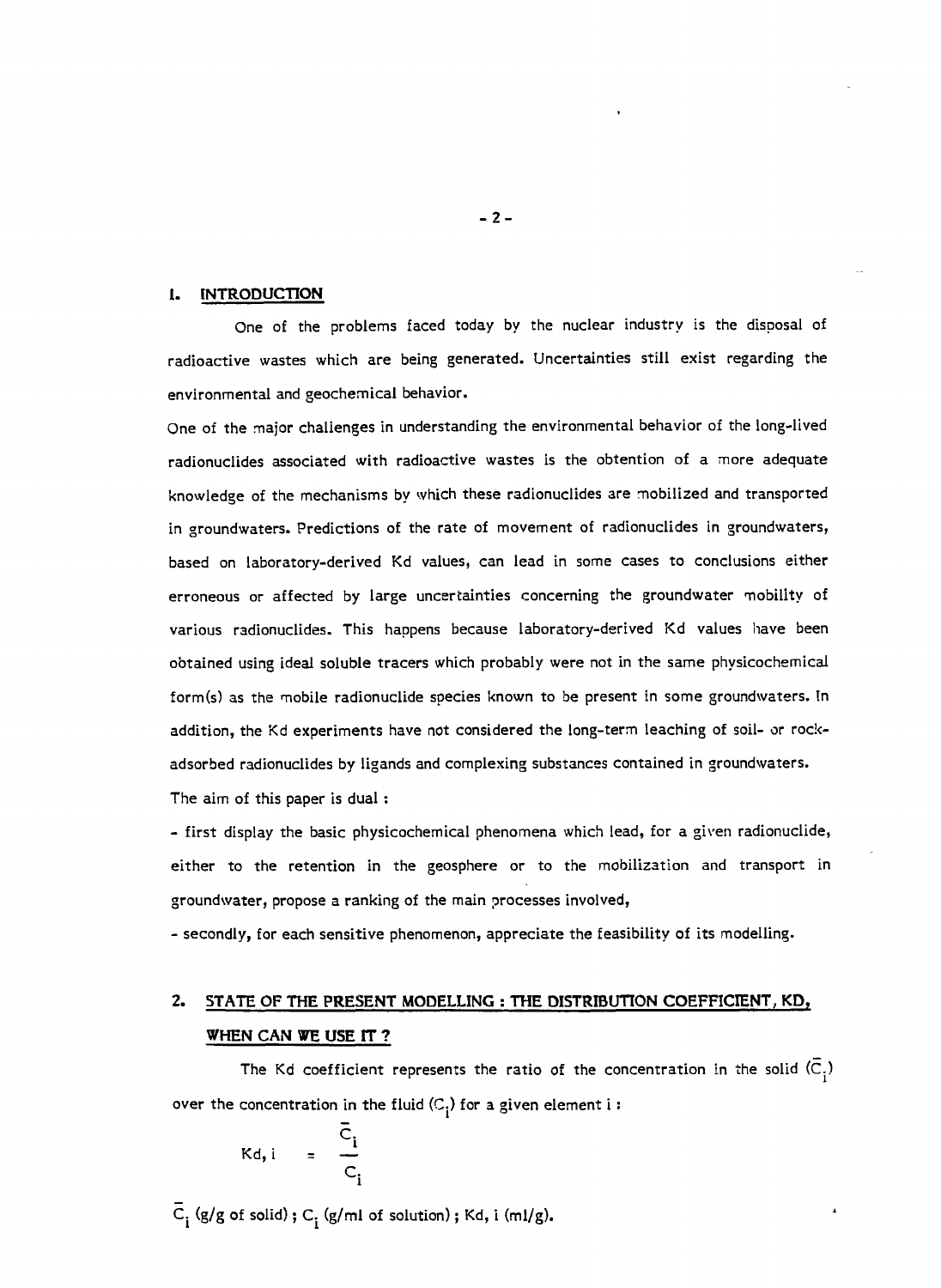The Kd distribution coefficient is a macroscopic expression of various processes Involved simultaneously in the distribution of elements between solid and liquid phases ; these processes are the following : adsorption/desorption, precipitation (on the substrate surface or in the solution), co-precipitation with major or trace elements, inclusion in mineral lattices, adsorption on small particles and colloids (inorganic like silica, clay particles or organic like macro-molecules of humic or fulvic acids). Due to the complexity of the phenomena to be taken into account, the measured Kd value cannot be easily extrapolated to conditions other than those measured. It is well known that Kd varies with the history of the fluid-solid system and many chemical variables such as pH, Eh, ionic strength etc. Let us remark that, if we vary only one factor, the Kd value can be a reliable datum ; for instance, it is the case for the retention of cesium on day minerals (illite) which is only controlled by ionic exchange.

In this case, the distribution coefficient means that the adsorption phenomenon is governed by an Henry law, which explains the linear shape of Langmuir isotherms at very low concentrations.

So the use of Kd values is questionnable and this raises two questions :

- what alternative concepts may be used ?

- for these concepts, what are the relevant parameters of the interaction processes and the appropriate methods to measure them ?

To have a better representation of the retention phenomena, we use currently geochemical models. These models relie upon thermodynamics (free energy of Gibbs) ; some of them take into account kinetics, using empiric laws. That allows speciation, precipitation/dissolution, adsorption/desorption computations. These geochemical models are coupled with transport models ; we use in France a program, called STELE, developped by the School of Mines of Paris / 1/ (two-step procedure). The question is also, when we use such codes, to get a good knowledge of the physics or/and chemistry of the phenomena which lead, for example to adsorption, or precipitation.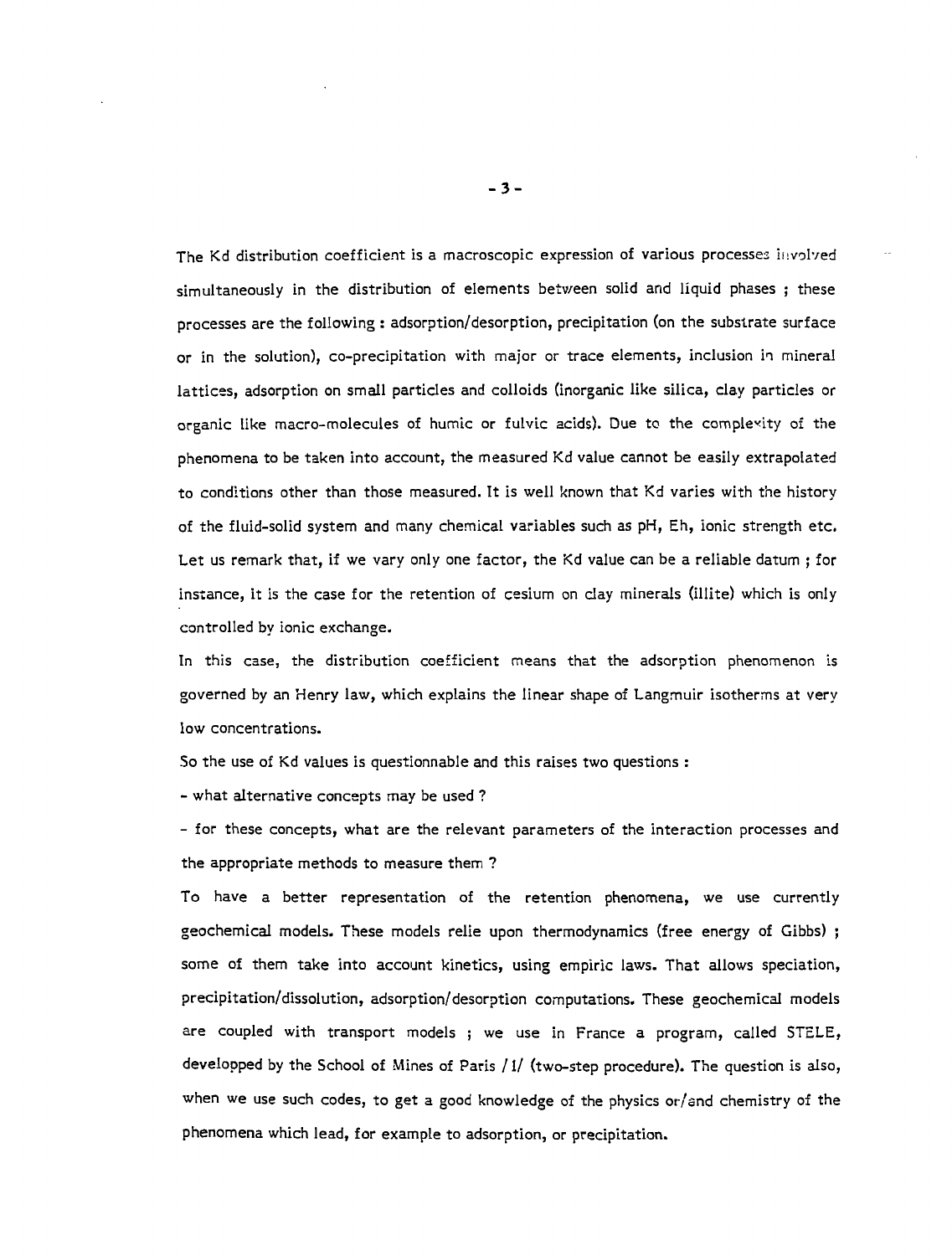#### **3. ADSORPTION**

#### **3.1. Mechanisms - Origin of the nor ,ial interaction adsorbate-adsorbent**

Considering an adsorbent (the solid phase) and an adsorbate (a solute in the liquid phase, ionic or non-ionic form), an interaction may occur between them, leading to adsorption of the adsorbate molecules on the surface sites of the adsorbent.

The interaction energy  $\varphi$  can be expressed as follows :

$$
\varphi_{\mathcal{A}} = - \mathbf{z} \cdot \mathbf{e} \cdot \Psi + \Omega \tag{1}
$$

where z is tne valence of ion,

e is the charge of electron  $(1,6 \times 10^{-19}C)$ ,

*V* is the potential at the plane of adsorption,

*Q* is the energy of adsorption due to non electrostatic forces (physical or chemical bond).

 $\varphi$  also corresponds to the work required for breaking the adsorbate-adsorbent normal bond.

Generally speaking, most of the solids in water present a surface charge. It is the case for silicates, oxides, hydroxides, carbonates and phosphates.

The surface charge may originate, as follows :

- 1) isomorphous replacements within the lattice. For example, isomorphous replacement of an Si atom by an Al atom within the tetrahedral layer of a smectite creates a negative charge. Similarly, isomorphous replacements within the octahedral layer of a smectite may occur. The lack of charge, for instance, is balanced at the phase boundary by surface cations /2/. The surface charge magnitude is independent of the pH.

- 2) lack or excess of surface ions which come from the lattice. It is the case for sulphur and halogenide solids /3/.

- 3) chemical reactions at the surface. Many solid surfaces contain ionizable functionnal groups : - OH, - COOH, - PO $_{h}H_{2}$ . These groups exhibit an amphoteric behavior, after hydration and they behave like weak acids. The surface charge, in this case, depends on the pH, and its evolution can be summarized as follows  $(l4l, l5l)$ :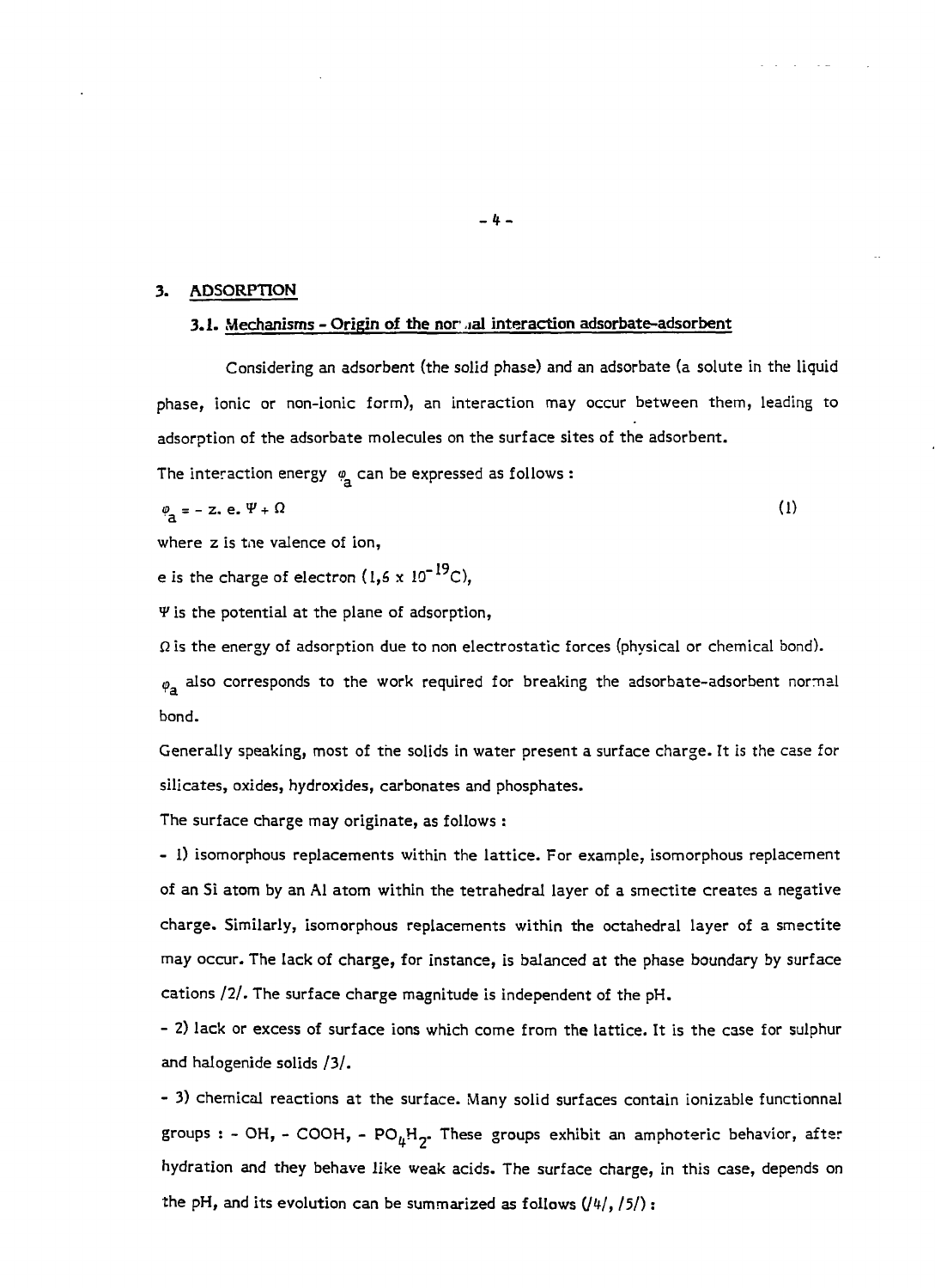

with M being a tetravalent ion.

The zero point of charge  $(2.P.C)$  corresponds to the pH magnitude where the surface charge is null, in the absence of specific adsorption other than  $H^+$  and OH $^-$ . It depends on the surface chemical composition, i-e on the intrinsic values for the acidity constants, K  $_{\rm I}$ and  $K_2$ . This quantity,  $pH_{7p}$  is given by :

$$
{}^{pH}_{ZPC} = \frac{1}{2} \left[ {}^{pK}a, 1 + {}^{pK}a, 2 \right]
$$
 (2)

It is possible to measure the surface charge evolution versus pH, owing to electrokinetic methods, like the streaming potential or electrophoresis for small or colloidal particles, or to potentiometric titration methods.

The distribution of charges in the vicinity of a solid-solution interface is usually represented as an electrochemical double layer ; one layer of the double layer is envisaged as a fixed charge on surface charge attached to the solid, while the other layer is distributed more or less diffusely in the liquid in contact (figure 1). The first is known as the Stern layer and the second, the Gouy layer. The electrokinetic potential or zeta potential,  $\zeta$  is the potential drop across the mobile part of the double layer. The isoelectric point Q.E.P) is the pH where a particle is electrokinetically uncharged (figure 2).

Now, when we consider specific adsorption of an electrolyte, for example, an anion  $\mathbb{R}^7$ , to the solid surface, positively charged, the zeta potential changes and the I.E.P shifts towards a lower pH (figure 3).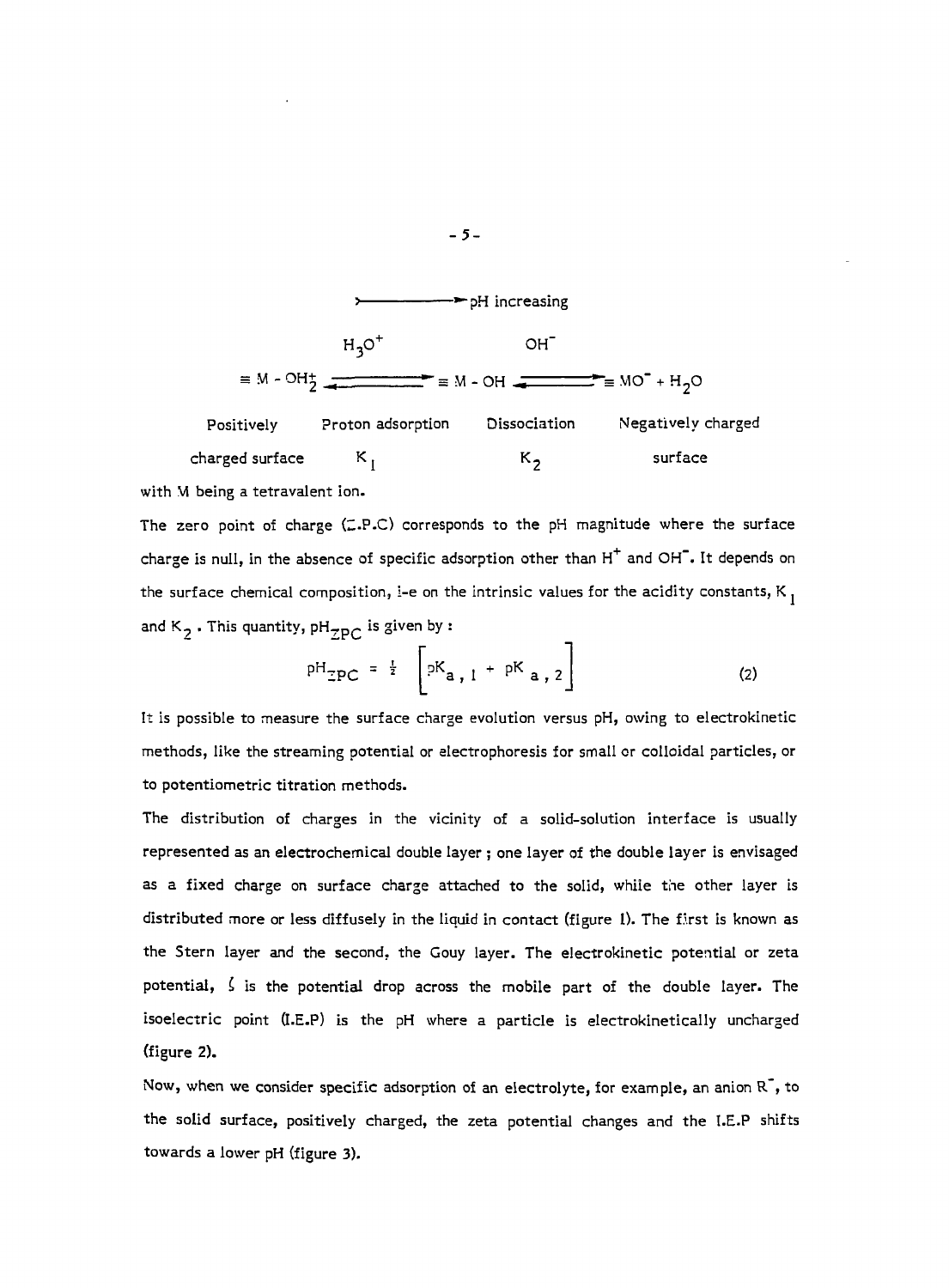We can roughly distinguish weak interactions from strong interactions :

#### Weak interactions :

- London - van der Waals forces (10 to 40 kJ mol<sup>-1</sup>), the van der Waals attraction energy between two atoms is inversely proportionnai to the sixth power of the separating distance over small distance /6/,

- hydrogen bond, the same energy range (10 to 40 kJ mol $^{\text{-}1}$ ).

#### Strong interactions :

- electrostatic force of attraction or repulsion is inversely proportional to the second power of the distance between two point charges (a few hundred kJ  $\text{mol}^{-1}$ ),

- chemical forces implie a covalent bond, i.e a merging of electron clouds ; they are not very common, because the activation energy required is quite high.

We have also to bear in mind the hydrophobic effect. Many organic molecules are of a dual nature ; they contain a hydrophobic part (aliphatic chain for example) and a hydrophilic polar or ionic group (e.g carboxyl or amino groups). They are called amphiphiles. They tend to adsorb on solid surface, owing to the hydrophilic group. They also can form micelles by self-association of the hydrophobic part which is sparingly soluble in water ; they make the surface hydrophobic due to the position of organic chains towards the solution /5/, /7/.

#### **3.2. Adsorption - Modelling concept**

After this brief review of mechanisms of interactions which occur at the solid (or particle) - solution interface, we have to consider the modelling concepts and their applicability to long term prediction models.

Several electrostatic models /S/, /9/, have been successfully used to describe the relationship between surface charge,  $\sigma_{\alpha}$ , and pH. These models consider the amphoteric sites (  $\equiv$  M -OH) which can ionize as follows :

$$
\equiv M - OH_2^+ \quad \text{(3)}
$$

$$
\equiv M - OH \qquad \qquad \equiv M - O^- + H^+ \tag{4}
$$

The charged sites  $\equiv$  M - OH<sub>2</sub><sup>+</sup> and  $\equiv$  M - O<sup>-</sup> and uncharged sites  $\equiv$  M - OH can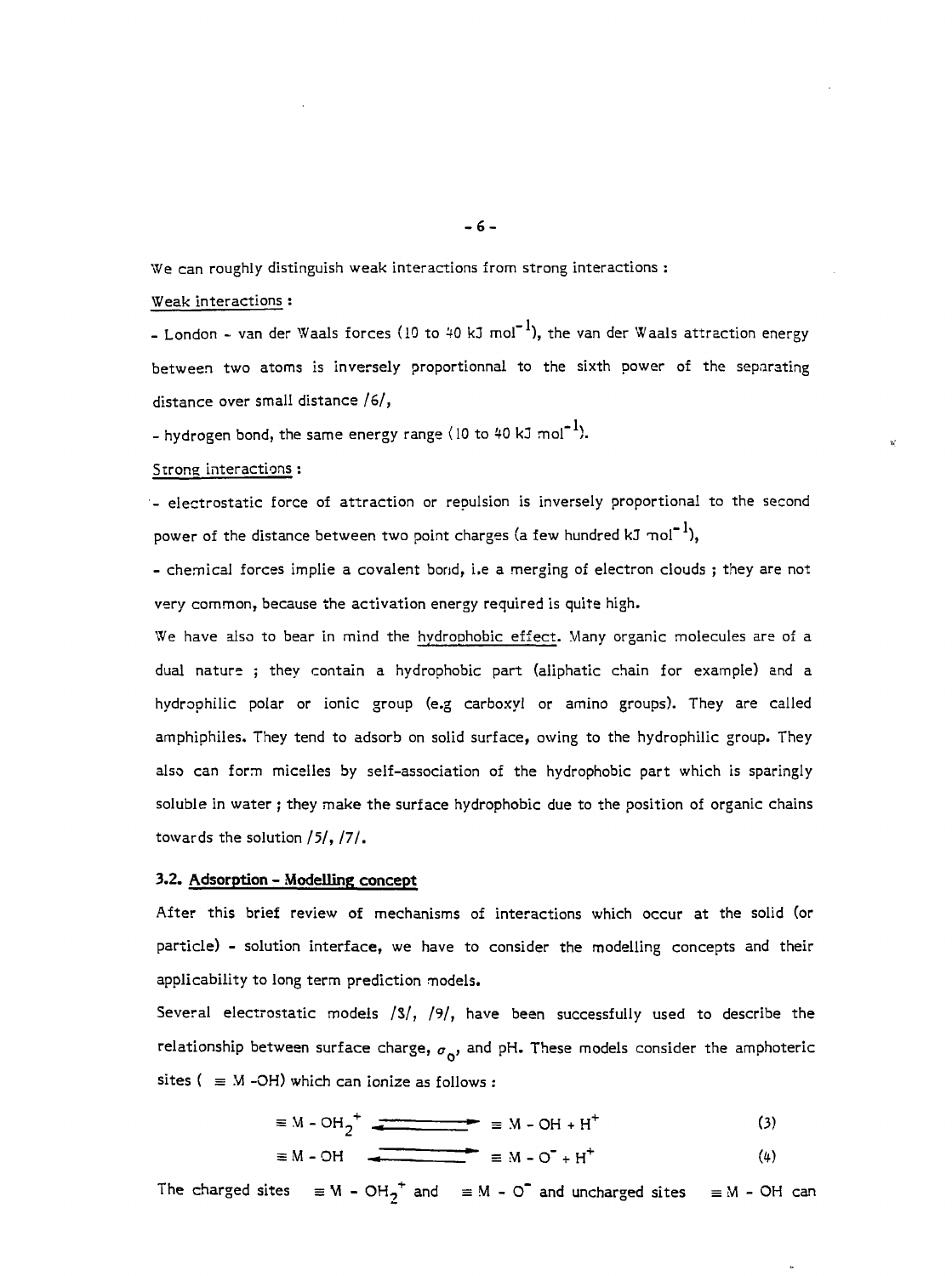interact with the counter ions (complexation surface site theory), e.g. :

$$
\equiv M - OH_2 Cl
$$
 
$$
\equiv M - OH_2^+ + Cl^-(5)
$$

$$
\equiv M - ONa \qquad \qquad \equiv M - O^{-} + Na^{+} \qquad (6)
$$

These reactions are responsible for the development of on electrical double layer at the interface :

- an internal layer (Stern layer),

- an external diffuse layer made of solution ions (H<sup>+</sup>, OH<sup>-</sup>, Na<sup>+</sup>, Cl<sup>-</sup>).

The electrokinetic potential  $\zeta$  is the slipping plane potential.  $\zeta$  is measured, versus pH, electrolyte concentration...

The model parameters are :

a) the active site density NS at the solid surface,

b) the superficial reaction constants Kj corresponding to amphoteric dissociation of  $\equiv$  M – OH and adsorption of counter ions like Na $^+$  and Cl $^-$ .

Then adsorption isotherms for an element  $\texttt{C}^{\texttt{+}}$  can be obtained experimentally. These isotherms are plots of concentration of adsorbed element per unit mass of solid as a function of concentration of dissolved element per unit volume of liquid.

This element,  $C^+$ , can interact for instance with the charged sites = M -  $\circlearrowleft$  , provided pH is sufficiently high :

$$
\equiv M - O^{-} + C^{+}
$$

A good knowledge of the electrochemical properties of the surface, as a function of pH, allows to explain the mechanism of the interaction, especially, whether it is entirely electrostatic or not.

The theoretical Langmuir equation allows to link the adsorbed amount of  $\texttt{C}^+ , \texttt{Q} ,$  with its equilibrium concentration in solution, (C<sup>+</sup>) i.e :

$$
Q = \frac{k (C^+)}{1 + k (C^+)}
$$
 (8)

$$
-7 -
$$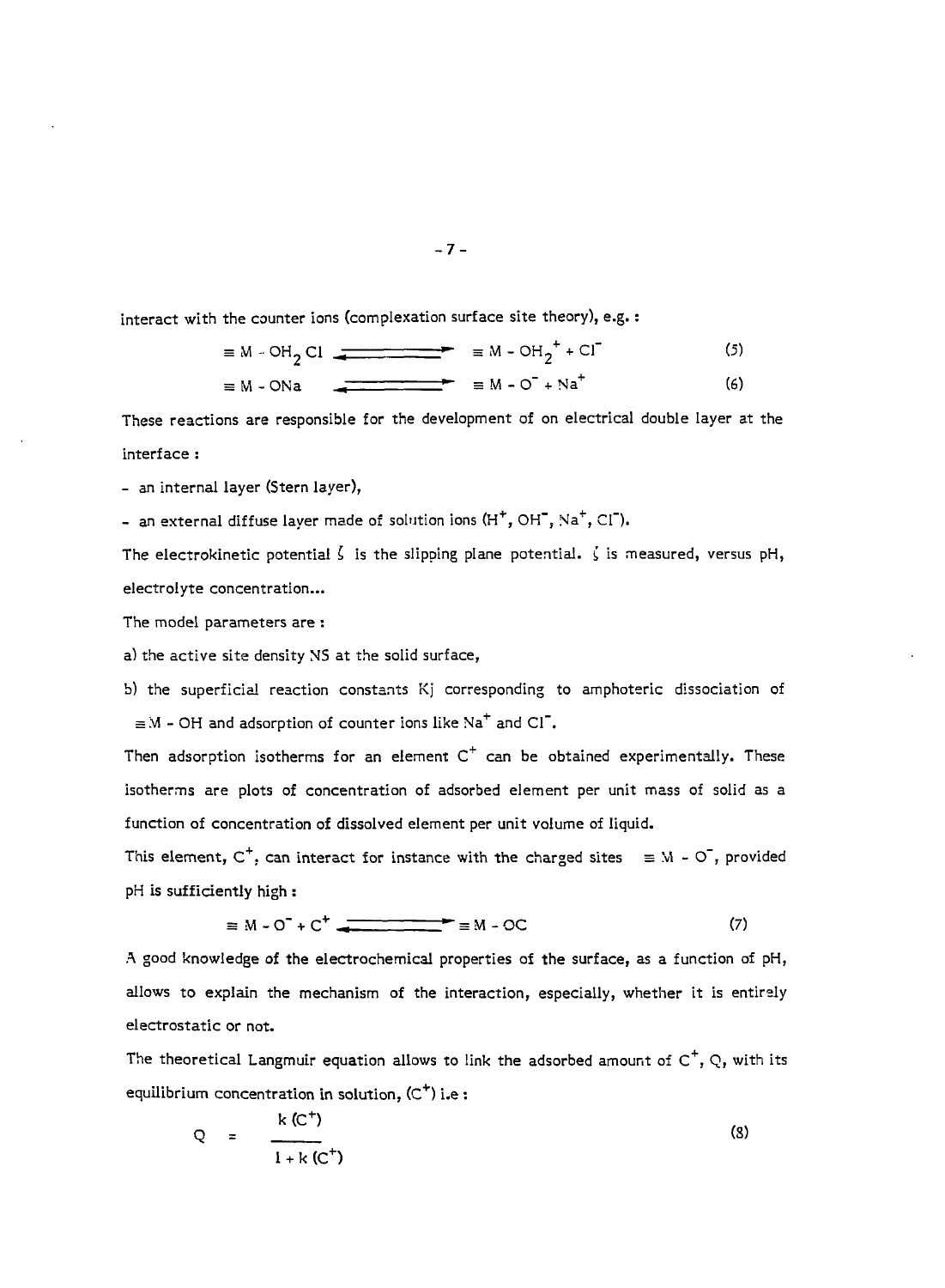k is a function of the available sites number and of the surface binding constant (reaction  $(7)$ ).

There are however two main assumptions :

- no lateral attraction between the adsorbate molecules in the adsorption layer,

- the surface has to be homogeneous.

k)

J

The first condition is often fulfilled for inorganic adsorbate and mainly with dilute solution.

The second condition is practically never fulfilled, because natural solids always present some degree of surface heterogeneity due to the presence of different crystal faces and imperfections on the surface.

However, the surface may be treated as an assembly of different groups of sites, each group being characterized by its peculiar affinity constant of the relevant adsorption isotherm, /5/, /10/.

The overall isotherm is then obtained by a summation over the adsorption on each group of equal energy sites, weighted according to their relative prevalence.

If it is assumed that the distribution of adsorption free energies is continuous, the summation may be replaced by an integration according to:

$$
\theta_{t} (c) = \int_{\Delta} \theta (q, c) f(q) dq
$$
 (9)

Here f(q) is the normalized free energy distribution function,  $\theta$ (q, c) is the "local" (or actually, site peculiar) isotherm equation expressed as a fractional site -coverage,  $\theta_+$  (c) is the overall isotherm,  $\Delta$  is the range of possible variations in the adsorption free energy q, and c is the concentration (activity) of the adsorbate.

Taking  $\theta(q, c)$  as the Langmuir equation, with exp(q) defining the factor K appearing in the standard Langmuir equation according to K = K<sub>o</sub> exp(-q/RT) the integral of Eq. (9) can be solved analytically for three types of distribution functions, f(q), leading to Freundlichtype adsorption equations of the form :

$$
\theta_t
$$
 (c) =  $\frac{(Kc)^m}{1 + (Kc)^m}$ 

 $- 8 -$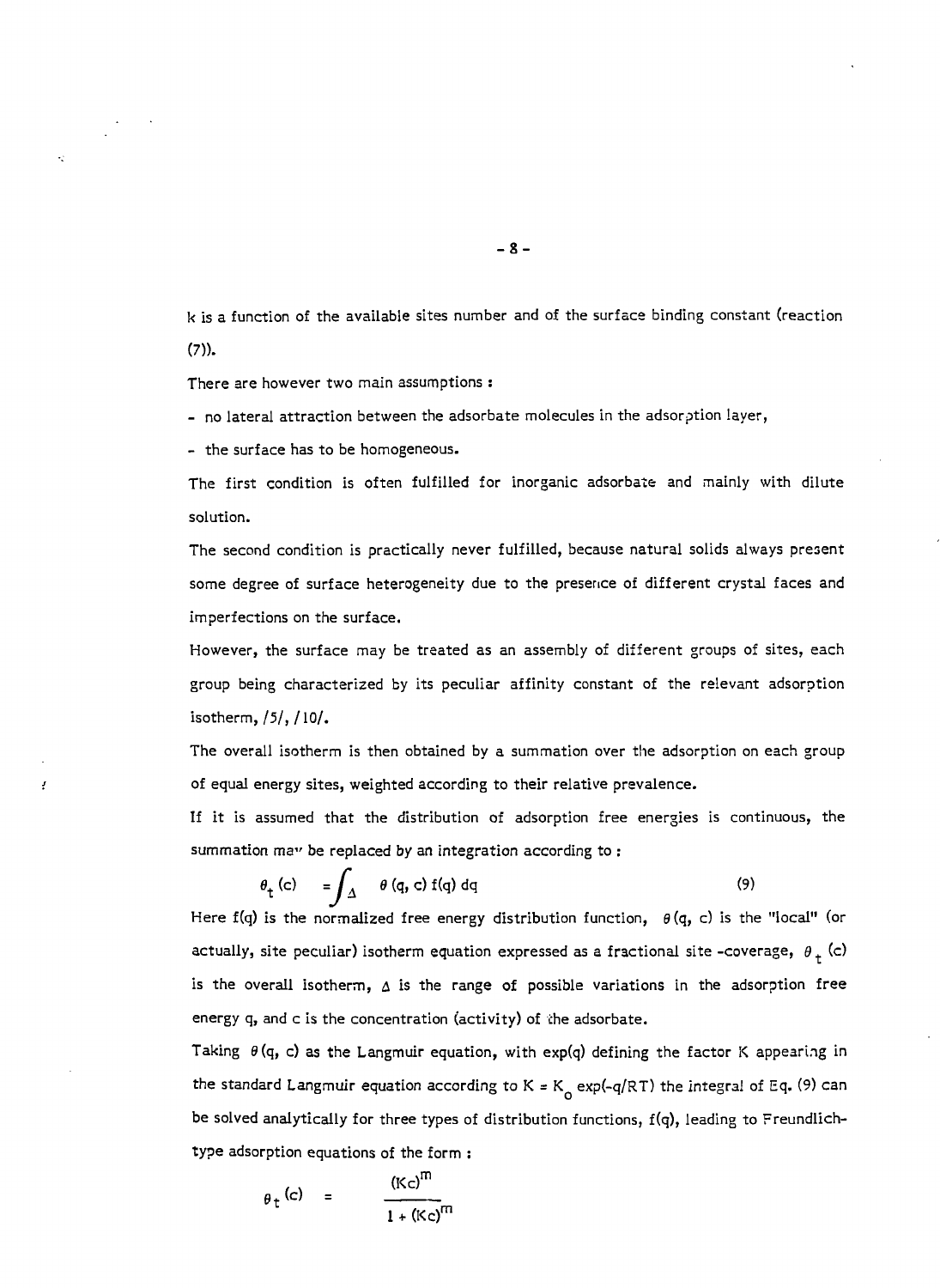$$
t^{(c)} = \left(\frac{Kc}{1+Kc}\right)^{m}
$$
  

$$
t^{(c)} = \frac{Kc}{(1+(Kc)^{m})^{1/m}}
$$

The parameter m is a measure of the heterogeneity of the surface ; a homogeneous surface would correspond to  $m = 1$ .

In conclusion, the understanding of adsorption phenomena i elies upon the electrochemical double layer theory. The adsorption isotherms of ion! : components are essentially extended versions of the basic Langmuir equation, and that equation has to be used in adsorption models.

## **4. MODELLING ADSORPTION PHENOMENA RELEVANT TO NUCLEAR WASTE DISPOSAL**

Generally speaking, most of the components of geological formations present ionizable functional groups like hydrous oxides, carbonates, silicates, phosphates, except in the case of clay minerals (mainly montmorillonite). The adsorption of trace elements, like radionuclides, could be modelled owing to a surface complexation model, derived from Langmuir equation as we saw above.

The surface complexation model requires mainly two parameters :

I) the surface binding constant or  $pK_{\rm c}$ ,

2) the available sites number (or density).

The heterogeneity of the surface is included in  $pK_{e}$ , which is a mean value.

The success of the surface complexation model comes from its accountability of the strong pH dependence of adsorption and of surface charge /11/.

Measuring the surface binding constants for all types of surfaces and all radionuclides

**- 9 -**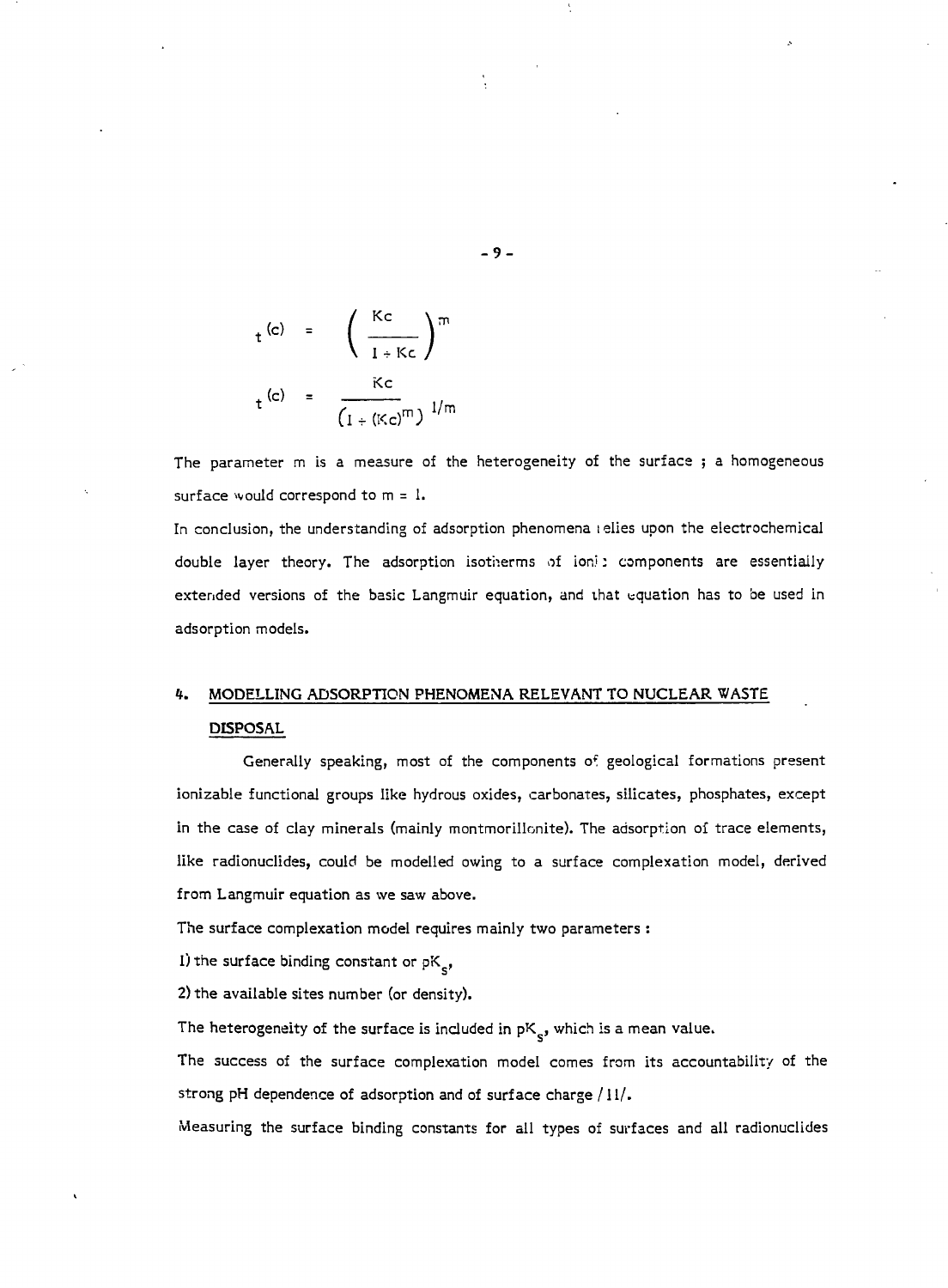would be fastidious. Fortunately, as A. Bourg has noticed /12/ for trace elements in aquatic systems, correlations exist for :

(a) trace metals, between surface constants and solution hydrolysis constants (fig. 4),

(b) ligands, between surface complexes and solution complexes of the metal or metalloid involved in a given surface (e.g Al, Si, Fe or Mn) (fig. 5).

So, provided we get these surface binding constants by a good characterization of the electrochemical properties of the surface with electrokinetic and potentiometric titration methods, we can reach a reliable modelling of the adsorption phenomena. Such calculations for goethite e.g. still exist,  $/12/$ , (table 1). In this way, one can extend the calculated description of the speciation of the aqueous phase to the solid - solution interface and introduce such a modelling in the geochemical codes for safety assessment of radioactive waste disposal :

However, two main problems remain, considering geochemical modelling of radioactive waste disposal :

1 - adsorption on small particles or colloids,

2 - adsorption/complexation, on/by natural organic material (solid and dissolved).

For the first point, in the frame of K.3.S-3 report analysis, an attempt to estimate the respective role of colloids and solute in the migration through the geosphere has been made /19/. The authors show that the colloids can have a very strong influence on the transport of radionuclides to the biosphere. The figure 6 shows that if we suppose that the colloids move in fractures, at the water velocity, they arrive at the outlet only after 300 years which can lead to quite high dose rates. For the second point, organic complexant-enhanced mobility of radionuclides in low-level wastes has been widely studied, especially in U.S.A /20/, but only in laboratory experiments ; the authors show also a potentially strong influence of organics (desorption of radionuclides from solids).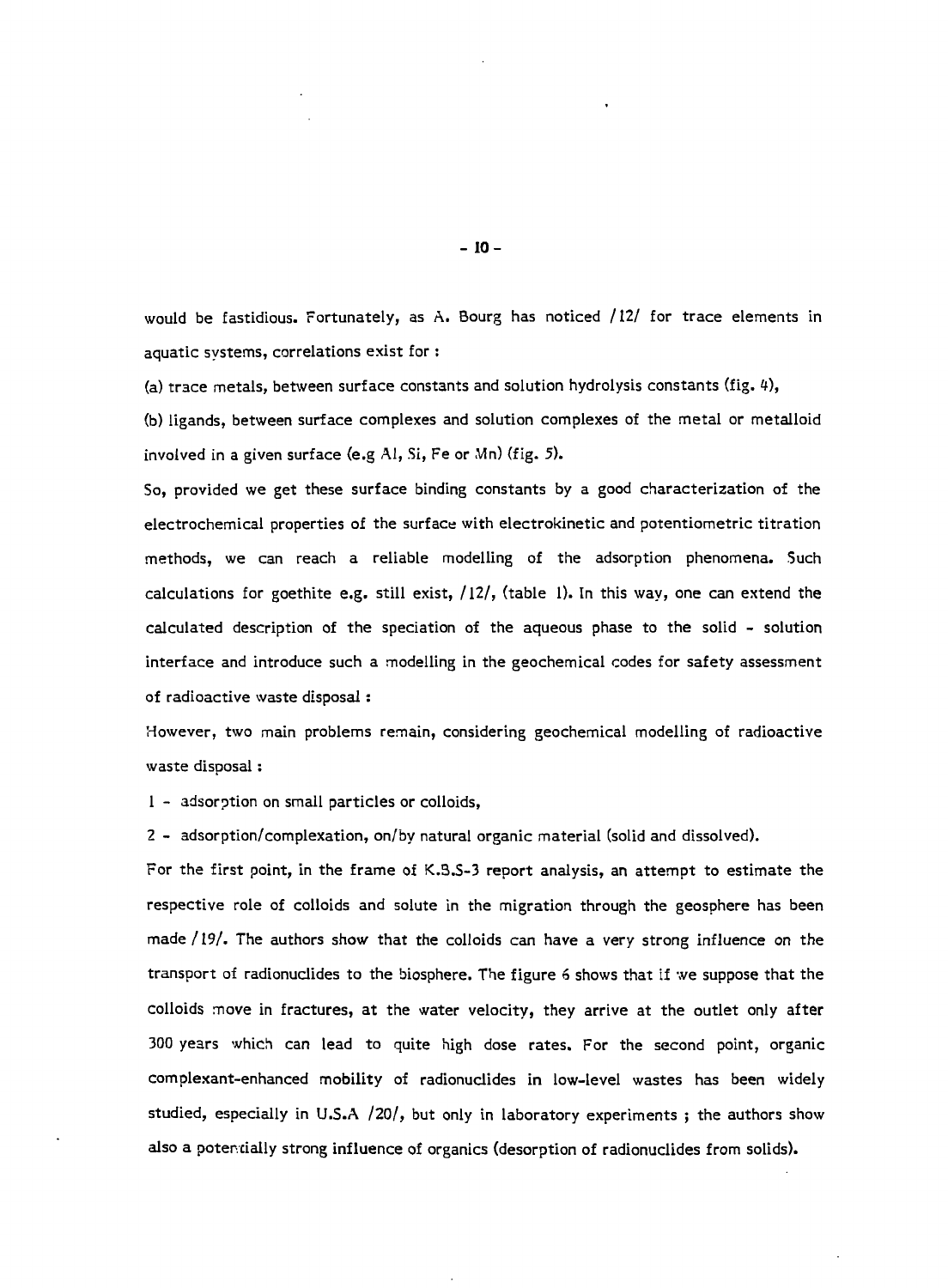#### **4.1. Adsorption on colloids**

Considering only natural colloids in groundwater, these are small solid particles of oxides, hydroxides etc and they present the same adsorbent behavior as minerals from geological formations. Basically, the mechanisms of adsorption relie also upon the electrochemical double layer theory.

The problem is :

1) to characterize the dispersion state of that suspension ; methods li've photon correlation spectroscopy allow to obtain the size distribution of the particles,

2) to couple their adsorption capacities  $(pK_{\rm g}$  determination) with their transport in groundwater.

Today it seems difficult to correctly model these two points. However, for the first one, the D.L.V.O theory (Derjaguin. Landau. Vervey. Overbeck) /21/ allows an evaluation of the rate of flocculation, derived from potential energy interaction between the particles. For the second one, the pK<sub>s</sub> determination is possible, it has been done for TiO<sub>2</sub> dispersions /22/, by potentiometric and titration methods. But we may ask if we are able to assess the colloids - rocky medium interaction. Today, that question seems quite difficult to solve. However several attempts have been made /23/ and we can hope that they will succeed.

#### **4.2. Organic matter**

First, from a safety assessment point of view, it is very difficult today to estimate the influence of organic matter.

Second, we have to bear in mind that organic matter presents a very high exchange cationic capacity with respect to minerals (several hundreds of milliequivalent per 100 g against several tens).

The most important problem with organic matter that we are tackling is the prediction of the configuration of polymeric molecules in solution (rods, helix, coil, ...) and the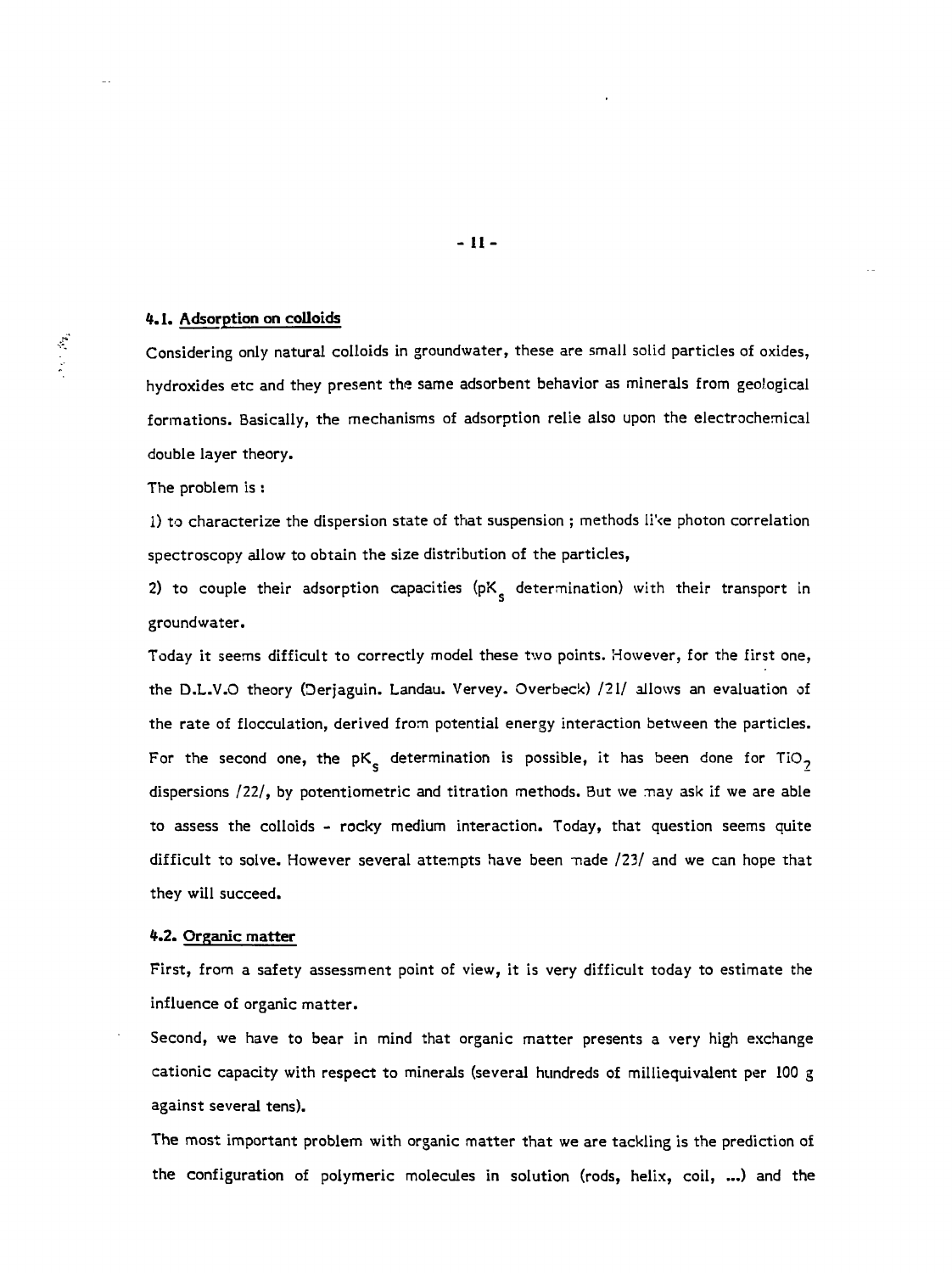physical state in solution (flexibility, impermeability to salts) /24/.

Most models today (site binding with "conditional" pK) are actually formulations to interpret measured data /25/. Only for simple molecules, the models are reliable. That is to say, that we can model radionuclide complexation with very simple carboxylic acids, i.e short chains, like citric or tartric acid. For more complex molecules, the modelling today is quite intractable, because the configuration of these molecules is very variable : the short and long distance interactions between molecular groups imply that the configuration depends upon ionic strength, pH etc.

However, there is an exception for one case : the long chain tensio-active adsorption. The two-dimensionnal condensation theory on heterogeneous surface takes into account the overall of potential energies (normal accountable for adsorption, and lateral accountable for condensation) and the overall of entropie terms (conformation due to the fluidity of the chains above the Krafft point and external vibration of the gravity center of the molecule in its site) and the surface energetic heterogeneity. Tensio-active are used as indicators of surface heterogeneity /5/.

#### 5. CONCLUSION

The geochemical modelling of radioactive waste disposal, at the present time, can take into account :

- speciation in solution, precipitation/dissolution.

- adsorption or minerals, said otherwise, speciation of the surfaces owing to surface binding constants and available surface site density. A big effort has to be done to obtain the data, particularly for actinides, which are multivalent elements.

Adsorption of radionuclides on natural colloids can be mode'led, in the same way as adsorption on minerals. However the colloids transport behavior should be better defined, and also their adsorption behavior.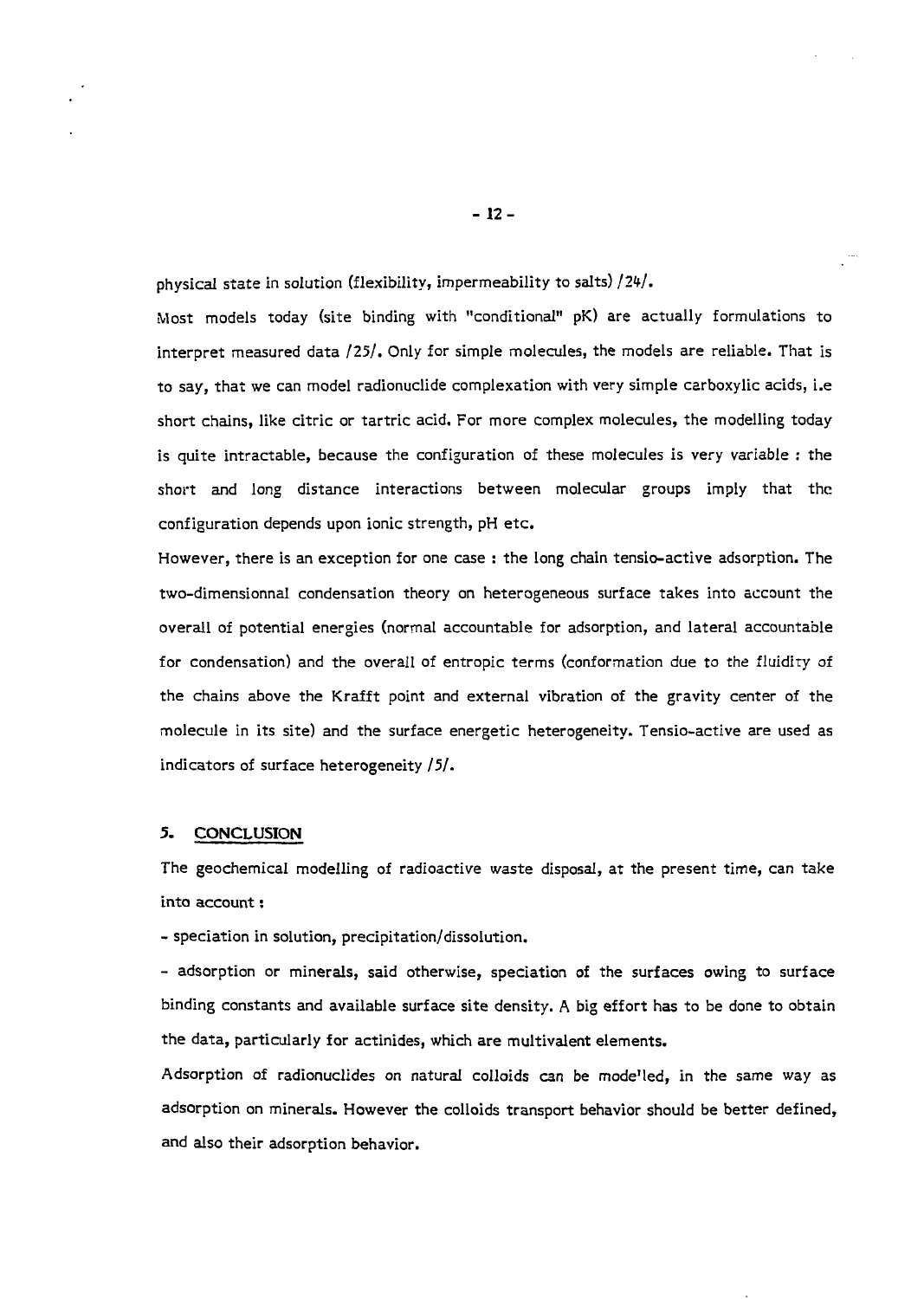Organic matter seems today very difficult to model because of the heterogeneity of binding sites which depends upon the configuration of the polymeric molecules. Moreover we have to take care of very low concentrations of radionudides, which can be expected in the geosphere.

The improvement of the safety assessment of radioactive waste disposal strongly depends in our sense upon the above - mentioned questions. The C.E.A / I.P.S.N with the School of Mines of Paris turn their attention particularly to these questions.

#### Acknowledgments

Many thanks are expressed to Mr. Joseph LEWI, Mr. Alain CERNES, and Mr. J.M CASES from C.N.R.S for very valuable suggestions.

They are also expressed very deeply to Mrs. Christine GAIGNE for typing the manuscript.

#### **REFERENCES**

- 1. COUDRAIN-RIBSTEIN, A. : Transport d'éléments et réactions géochimiques dans les aquifères. Thèse - Université Louis PASTEUR, STRASBOURG p. 3Sl (1988).
- 2. CAILIERE, S., HENIN, S. : Minéralogie des argiles. Masson Ed. (1963).
- 3. LYKLEMA, J. : Electrical Double Layer on Silver Iodide. Influence of the Temperature and Application to Soil Stability. Discussion Faraday Soc., G.B., 42, 81-89 (1966).
- 4. PARKS, G.A. : The Isoelectric Point of Solid Oxides, Solid Hydroxides and Aqueous Hydroxocomplex Systems. Chem. Rev., 65, 177-197 (1965).
- 5. CASES, J.M. : Adsorption des tensio-actifs à l'interface solide-liquide : thermodynamique et influence de l'hétérogénéité des adsorbants. SuIl. Minéral, **102,** 684-707 (1979).
- 6. STUMM, W. MORGAN, J.J. : *Aquatic Chemistry*, 2<sup>nd</sup> ed., Wiley Interscience, New York, p. 780(1981).
- 7. GAUDIN, A.M., FUERSTENAU, D.W. : Quartz Flotation with Anionic Collectors. Min. Eng., 7, 66-72 (1955).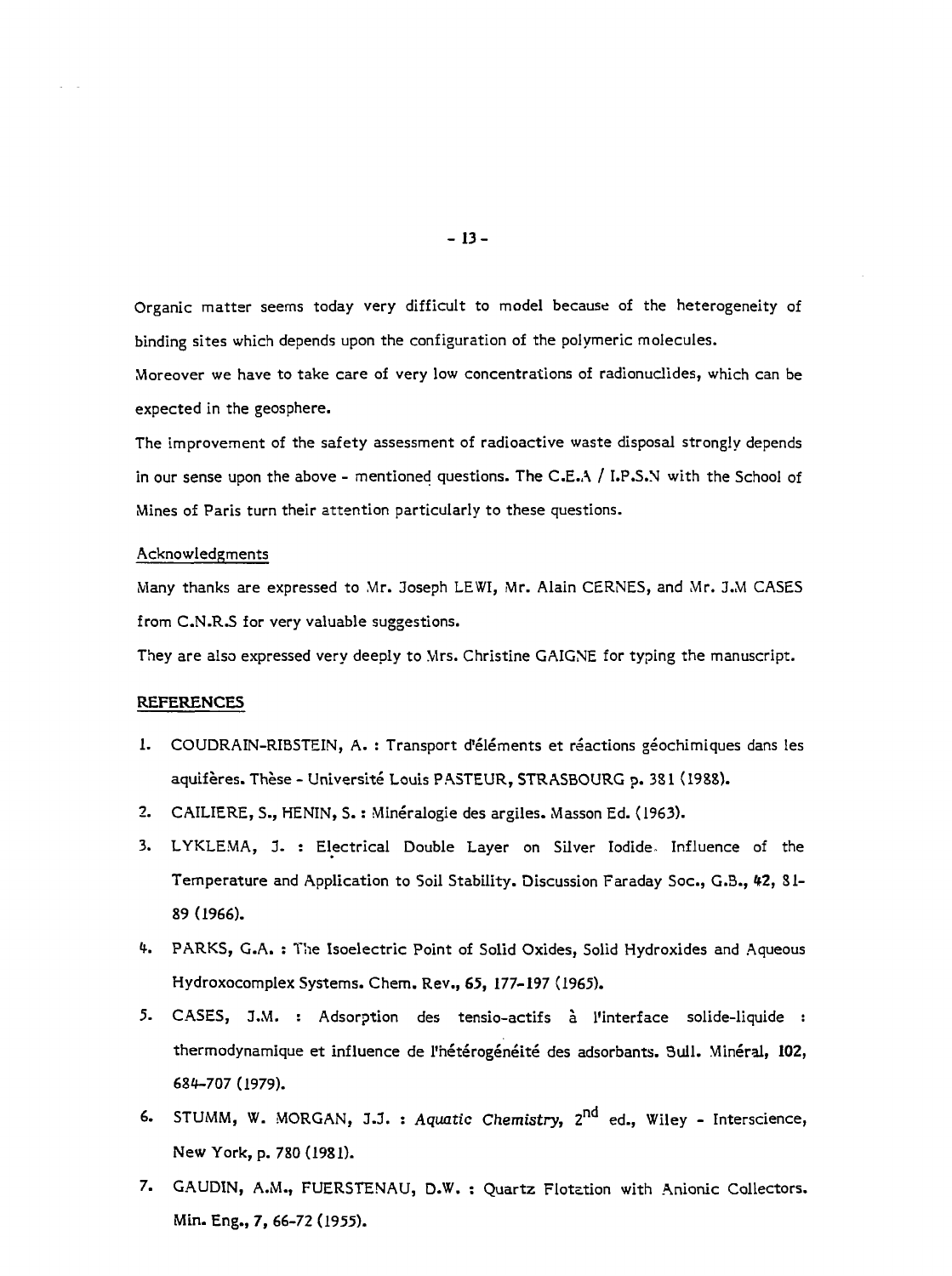- S. RAKOTONARIVO, E., BOTTERO, J.Y., THOMAS, F., POIRIER, J.E., CASES, J.M. : Electrochemical Modelling of Freshly Precipitated Aluminum Hydroxide - Electrolyte Interface, Colloids and Surfaces, 33, 191-207 (1988).
- 9. CASES, J.M., JACQUIER, P., SViANI, S.M., POIRIER, *I.E.,* BOTTERO, J.Y. : Propriétés électrochimiques superficielles des apatites sédimentaires et flottabilité. Industrie minérale. Mines et Carrières des Techniques. 1-12 (1989).
- 10. VAN RIEMSDIJK, W.H., BOLT, G.H., KOOPAL, L.K., BLAAKMEER, J. : Electrolyte Adsorption on Heterogeneous Surfaces : Adsorption Models. J. Colloid Interface Sci., **109,** 2 !9-228(1986).
- 11. BEHRA, P., BOURG, A.C.M. : Vulnerability of Groundwaters to Metal Micropollutants : Are Soils and Subsoils Geochemical Barriers ? Proceedings of an International Conference on March 30 - April 3, 1987, Noordwijk aan Zee, (VAN DUIJVENBOODEN, W., VAN WAEGENINGH, H.G., ed) 535-546 (1987).
- 12. BOURG, A.C.M. : Adsorption of Trace Elements by Suspended Particulate Matter in Aquatic Systems, in The Determination of Trace Metals in Natural Waters. (WEST, T.S., NURNBERG, H.W., ed) Blackwell Scientific Publications 257-286 (1988).
- 13. SCHINDLER, P.W., FURST, B., DICK, R., WOLF, P.U. : J. Colloid Interface Sci., 55, 469 (1976).
- 1\*. BALISTRIERI, L.S., BREWER, P.G., MURRAY, J-W. : Deep Sea Res., 28A, 101 (1981).
- 15. DAVIS, J.A., LECKIE, J.O. : J. Colloid Interface Sci., 67, 90 (1978).
- 16. DAVIS, 3.A., LECKIE, J.O. : Environ. Sci. Technol., 12, 1309 (1978).
- 17. STUMM, W., KUMMERT, R., SIGG, L. : Croat. Chem. Acta, 53, 291 (1980).
- IS. SIGG, L., STUMM, W. : Colloids and Surfaces, 2, 101 (1980).
- 19. LEDOUX, E., DE MARSILY, G. : First Attempt to Evaluate the Transport of Colloids in a Fracture with Redissolution and Diffusion of the Solute in the Matrix. K.B.S-3. Report Analysis (1985).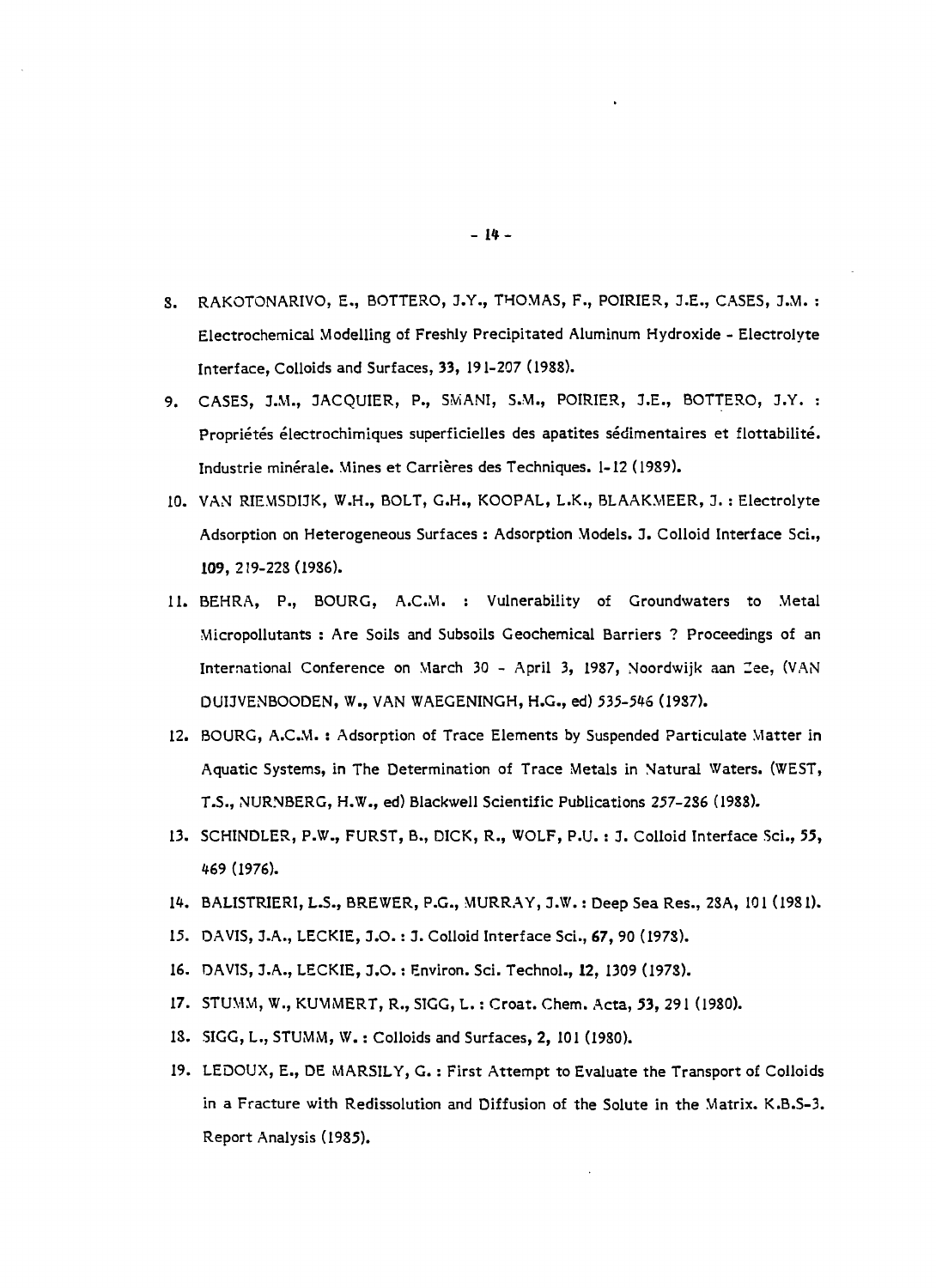- 20. SWANSON. J.L. : Organic Complexant Enhanced Mobility of Toxic Elements in Low - Level Wastes. NUREG/CR-W35 PNL - 4965-8, p. *57* (19S5).
- 21. HIEMENZ, P.C. : Principles of Colloid and Surface Chemistry, 2<sup>nd</sup> Ed., Marcel Dekker, Inc., p. S15 (19S6).
- 22. FOISSY, A. : Analyses de l'adsorption d'ions et d'acides polyacryliques dans les. dispersions aqueuses de dioxyde de titane. Thèse - Université de FRANCHE-COMTE, BESANCON, p. 309 (1985).
- 23. OLOFSSON, U. : Formation and Transport of Americium Pseudocolloids in Aqueous Systems. SKB, TR. 36-02 (19S6).
- *2k.* MARINSKY, 3.A., REDDY, M.M., EPHRAIM, *1.,* MATHUTHU, A. : Ion Binding by Humic and Fulvic Acids : A computational Procedure Based on Functional Site Heterogeneity and the Physical Chemistry of Polyelectrolyte Solutions S.K.B Technical Report SS-O\* (1988).
- 25. FALCK, W.F. : A Review of Modelling the Interaction Between Natural Organic Matter and Metal Cations. Technical Report WE/S8.49 p. 77 (1988).

- 15-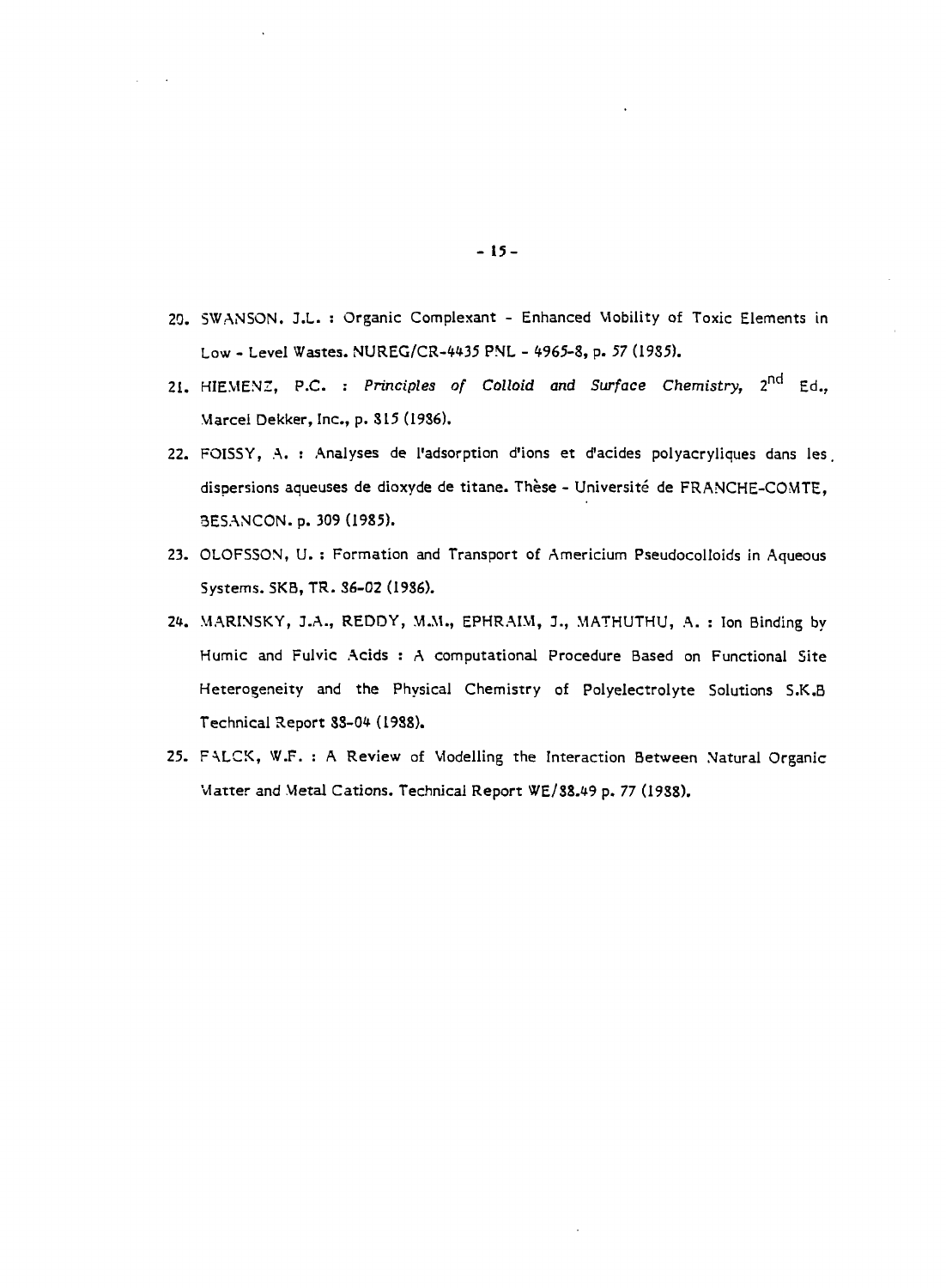



**Figure 3** : Potential evolutions in the case of specific adsorption.



Figure 4: Correlations between the surface stability constants and the **hydrolysis constants of metals. S1O2 from Schindler et al. /13/; and a-FeOOH from Balistrieri et al. /1\*/; Fe2C>3 amorphous and V-AI2O3 from Davis and Leckie /15/, /16/.**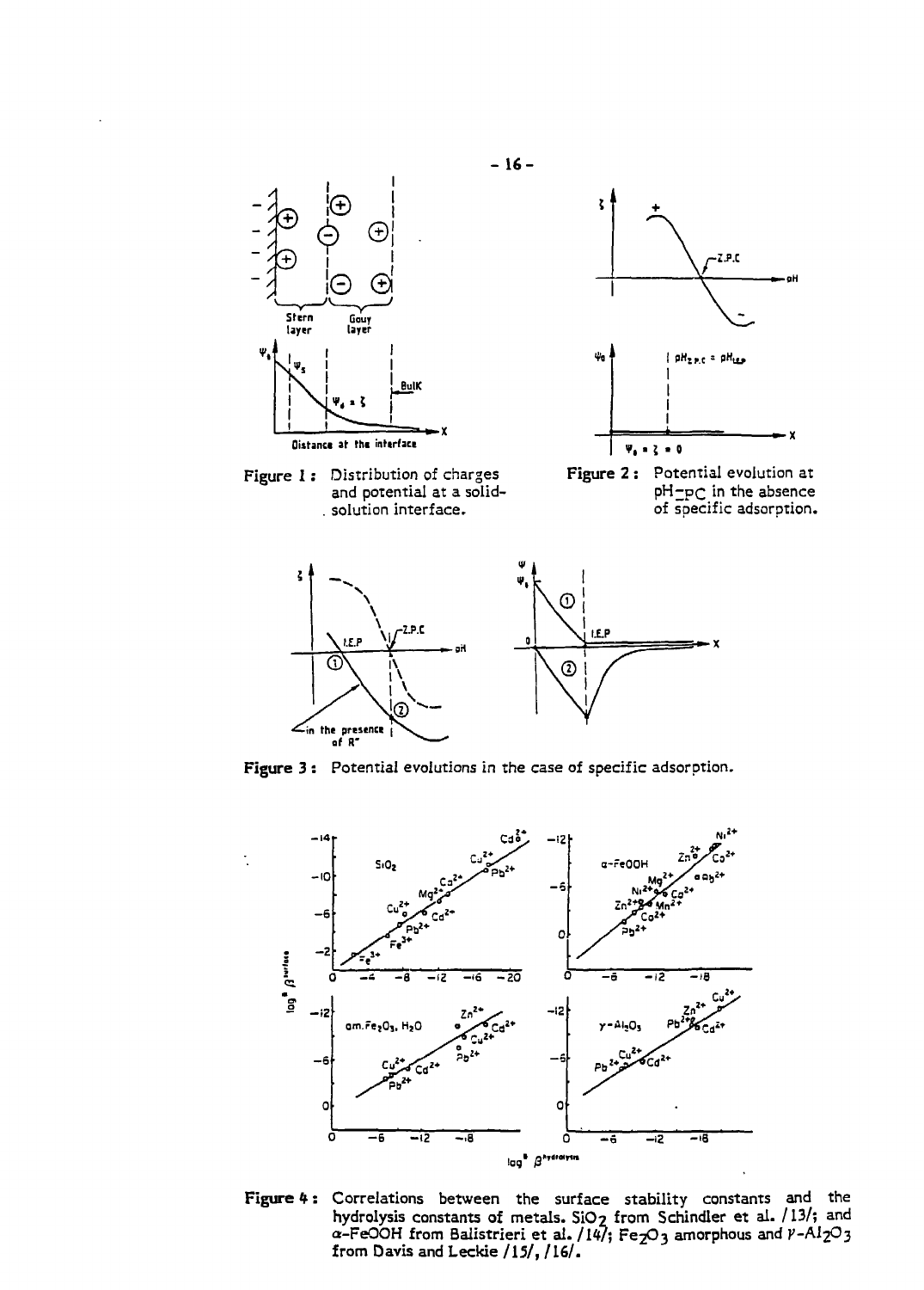

**Figure** 5 : Correlation between the tendency to form surface complexes and that to form solute complexes (from Stumm et al. /17/). (o) with FeOOH and FeOH<sup>2+</sup>, respectively ; ( $\bullet$ ) with  $\mathrm{Al}_2$ O3 and  $\mathrm{AlOH^{2+}}$ , respectively.

### Figure 6 : MIGRATION SOLUTE + COLLOIDS CMAX=O.! MG/L